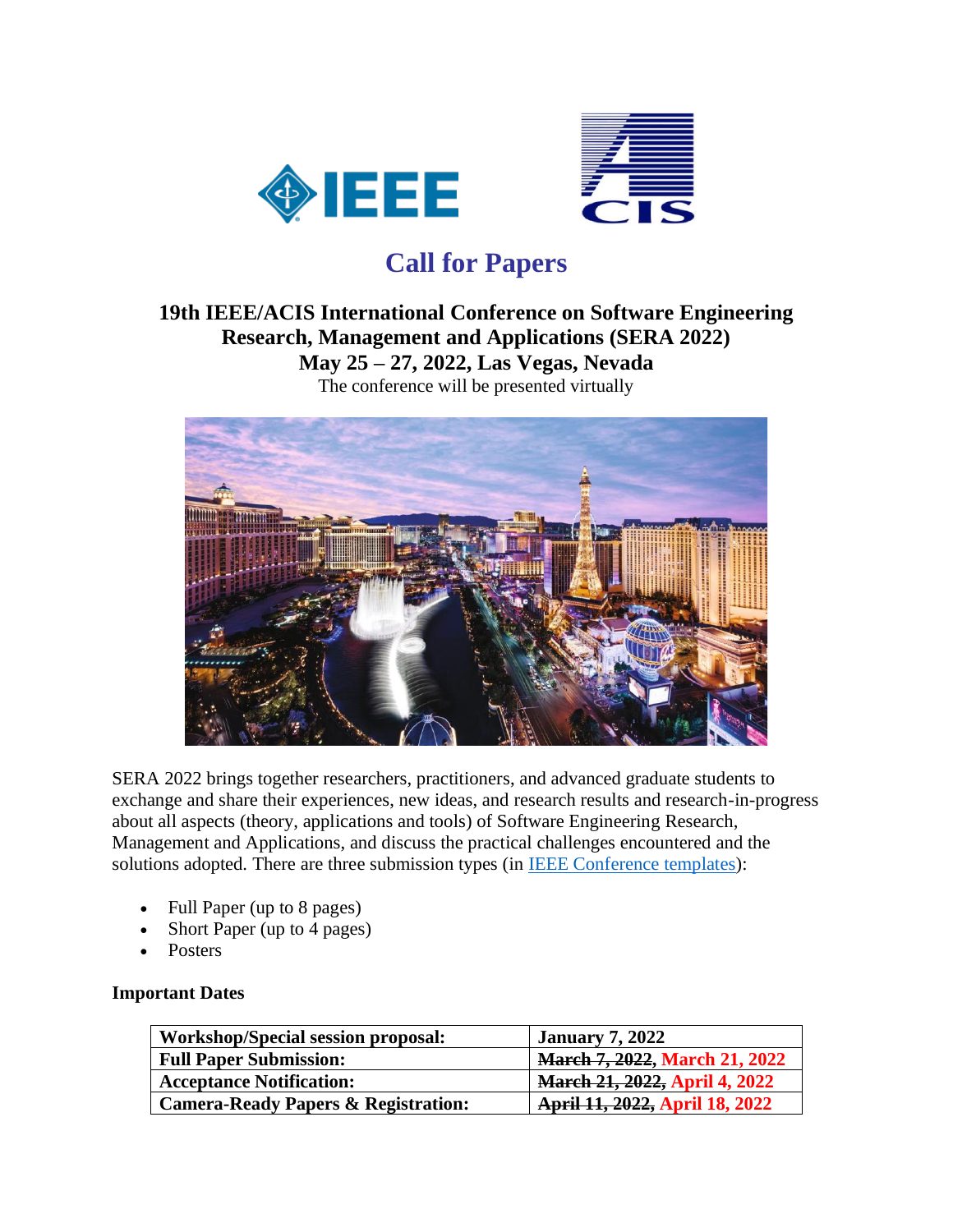| <b>Conference Dates:</b> | 2022<br>חר<br><b>May</b><br>$\overline{L}$<br><u>,</u> |
|--------------------------|--------------------------------------------------------|
|--------------------------|--------------------------------------------------------|

Conference officers will select outstanding papers for publication in the following journals [\(www.acisinternational.org\)](http://www.acisinternational.org/):

- International Journal of Networked and Distributed Computing (IJNDC), Paris, France
- International Journal of Software Innovation (IJSI), IGI Globe, U.S.A.
- International Journal of Big Data Intelligence and Applications (IJBDIA)
- Studies in Computational Intelligence (SCI), Springer, Germany

The conference will cover a broad set of research topics as:

- AI and Software Engineering
- Software Testing and Analysis
- Empirical Software Engineering
- Software Requirements, Modeling and Design
- Software Security and Privacy
- Parallel and Distributed Computing
- Data Mining and Knowledge Recovery
- Code Repository and Configuration Analytics and Management
- Software Performance Analysis
- Software Evolution and Understanding
- Software Engineering Education
- Communication Systems and Networks
- Blockchain and Smart Contract
- Embedded, Automotive, Cyber-Physical Systems
- Internet of Things (IoT)
- Digital Forensics

# **Best Paper Award**

Conference officers will select papers for the Best Paper Award and Best Student Paper Awards. (in order to qualify for the award, the paper must be presented at the conference.)

# **Submission Instructions**

Authors who are interested in the above topics can submit their unpublished work to SERA 2022 conference via [Easychair](https://easychair.org/conferences/?conf=sera2022) (https://easychair.org/conferences/?conf=sera2022). A clear indication of the motivation and comparison with prior related work should be presented. Simultaneous submission to a journal, conference, or a workshop with refereed proceedings is not allowed.

Submissions must adhere to the following guidelines:

- Papers must be formatted using **IEEE** Conference templates file without altering margins or the font point (https://www.ieee.org/conferences/publishing/templates.html).
- The maximum length is 8 pages for a regular paper and is 4 pages for a short paper (including references).
- Proofs omitted due to space constraints must be placed in an appendix to be read by the program committee members at their discretion.